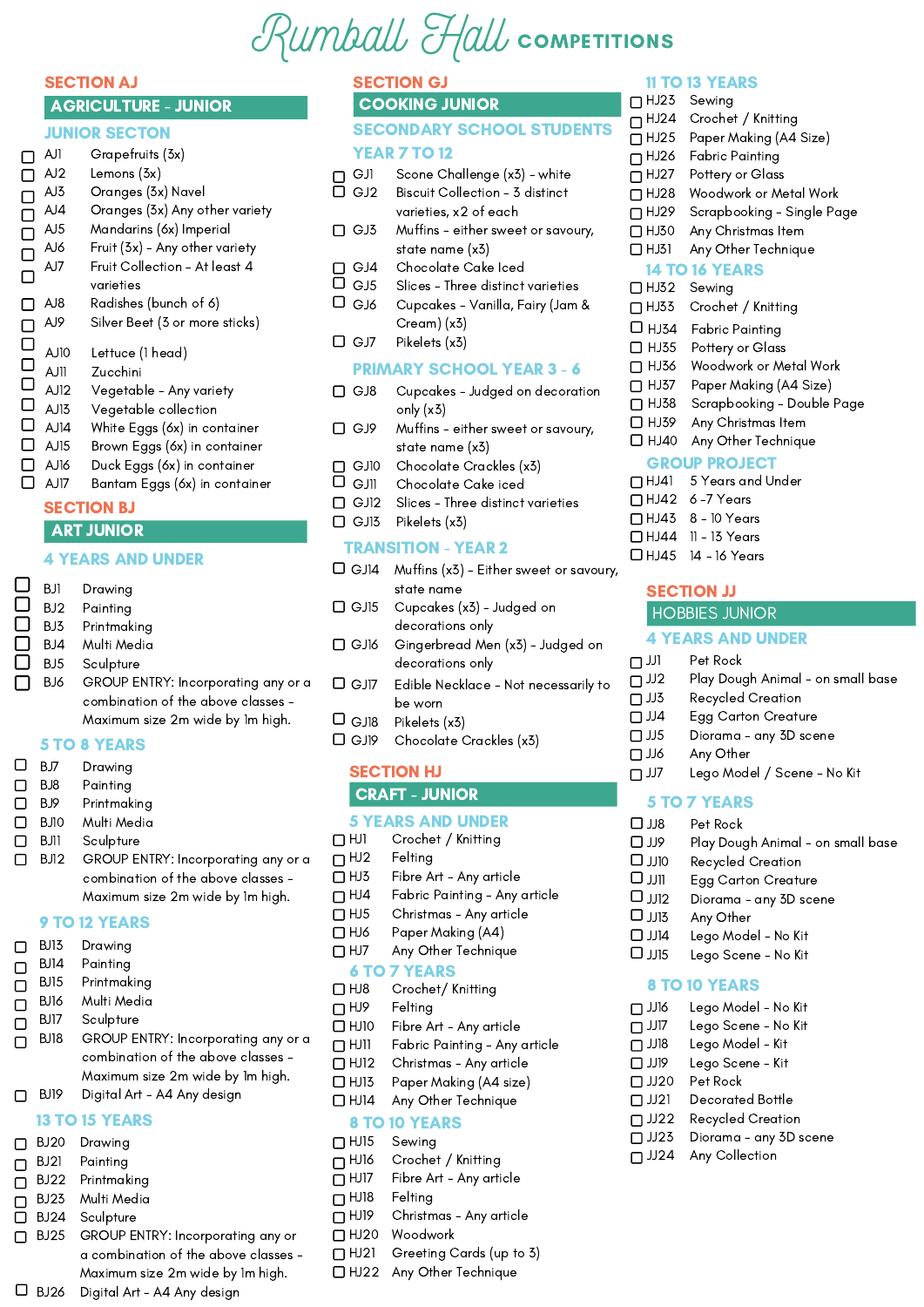#### 11 TO 13 YEARS

- $\Pi$  JJ25  $\Box$  JJ26  $\Box$  JJ27  $\Box$  JJ28  $\Box$  JJ29  $\Box$  JJ30  $\Box$  JJ31  $\Box$  JJ32 Lego Model - No Kit Lego Scene - No Kit Lego Model - Kit Lego Scene - Kit Any Collections Pet Rock Decorated Bottle Mobile  $\Box$  JJ33 Soap Carving
- $\Box$  JJ34 Origami - 3 different pieces
- $\Box$  JJ35 Diorama - any 3 different pieces

#### $\Box$  JJ36 Recycled Creation

#### 14 TO 16 YEARS

 $\Box$  JJ37  $\Box$  JJ38  $\Box$  JJ39  $\Box$  JJ40  $\Box$  JJ41  $\Box$  JJ42  $\Box$  JJ43  $\Box$  JJ44  $\Box$  JJ45  $\Box$  JJ46 Lego Model - No Kit Lego Scene - Not Kit Lego Model - Kit Lego Scene - Kit Any Collection Mobile Soap Carving Origami - 3 different pieces Diorama - any 3D scene Recycled Creation

#### GROUP PROJECT

- $\Box$  JJ47 Group/School 4 Years old and Under
- $\Box$  JJ48 Group/School 5 to 7 Years
- $\Box$  JJ49 Group/School 8 to 10 Years
- $\Box$  JJ50 Group/School 11 to 13 Years
- $\Box$  JJ51 Group/School 14 to 16 Years

#### SECTION LJ

#### HORTICULTURE JUNIOR

#### 5 YEARS AND UNDER

- $\square$ <br/> $\square$  $\Box$ <sub>LJ2</sub>  $\Box$  LJ3 Floral Saucer (in wet sand or oasis) - Saucer must be completely covered Fairy Garden - Not to exceed 45cm overall Rock Garden for Dinosaurs - In a flat container
- $\Box$  LJ4 Fruit and/or Vegetable Animal/Bird - Horticulture decorations may be used
- Best Decorated Gum Boots -1 pair  $\Box$  LJ5
- Seedlings in Egg Shells May be decorated, must be whole as possible and to be displayed up right (min 4 max 6)  $\Box$

#### 6 TO 8 YEARS

- Egg Cup of fresh flowers  $\Box$  LJ7
- -<br>Floral Saucer (in wet sand or oasis) -Saucer must not be completely covered  $\square$   $\square$ y y
- Fairy Garden Not to exceed 45cm overall  $\Box$  LJ9
- Space Scene Rock Garden in a flat container  $\square$  LJ10
- Necklace of Seeds, Seed Caps/Pods  $\square$
- Fruit and/or Vegetable Animal/Bird Horticulture decorations may be used  $\Box$   $\Box$ 12
- Decorated Gum Boots 1 Pair  $\Box$  LJ13
- Big Hairy Caterpillar Using a sock or stocking filled with potting mixture and grass seeds - decorations may be used  $\Box$  LJ14

#### 9 TO 12 YEARS

- $\Box$   $\Box$ 15 Egg Cup - of fresh flowers
- $\Box$   $\Box$ 16 Flora Saucer (in wet sand or oasis) Saucer must be completely covered with shape the saucer retained (max  $\Box$  <code>NJ3</code> size 20cm)
- $\Box$   $\Box$ 17 Fairy Garden - Not to exceed 45cm overall
- $\square$   $\square$ 18 Rock Garden - In a flat container
- $\Box$   $\Box$ 19 Fruit and/or Vegetable Animal/Bird Horticulture decorations may be used
- $\Pi$ LJ20 Decorated Gum Boots -1 Pair
- $\Box$   $\Box$ 21 Scarecrow - Max height 2m

#### 13 TO 15 YEARS

- LJ122 Floral Saucer (in wet sand or oasis) - Saucer must be completely covered with shape of the saucer retained (max size 20cm)
- $\Box$  LJ22 Decorated plate - a raised pattern of good design; material/s glued in place
- $\Box$  LJ23 Fruit and/ or vegetable Animal /
- $\Box$  LJ24 Bird Horticulture decorations may be used
- $\Box$  LJ25 Floating Bowl - Floral design not to exceed 30cm overall
- $\Box$  LJ26 Scarecrow - Max height 2m
- $\Box$  LJ27 Fairy Garden - not to exceed 45cm overall
- $\Box$   $\Box$ 28 Terrarium in a Mason jar

#### OPEN (16 YEARS AND UNDER)

- $\Box$  LJ29 Arrangement of Fresh Materials
- $\Box$  LJ30 Scarecrow - Max height 2m
- $\Box$  LJ31 Necklace of seeds, seed caps/pods - Must be wearable and prepared for display
- $\Box$  LJ32 Butterfly on a plate - Using horticultural materials (max size place 50cm)

#### IMPORTANT ALL ENTRIES CLOSE 20TH JUNE 2022 NO LATE ENTRIES WILL BE ACCEPTED

#### SECTION NJ PHOTOGRAPHY JUNIOR

| $\Box$ NJ1 | 8 years and Under |
|------------|-------------------|
| $\Box$ NJ2 | 9 - 12 years      |

13 - 17 years

#### SECTION M PET AND ANIMAL NURSERY

|     | M1              | Bird - Large    |
|-----|-----------------|-----------------|
|     | M2              | Bird - Small    |
|     | M3              | Cat             |
|     | M4              | Dog             |
|     | M5              | Farm Pets       |
|     | M6              | Fish            |
|     | M7              | Guinea Pig      |
|     | M8              | Mouse           |
|     | M9              | Native Pet      |
| l 1 | M <sub>10</sub> | Poultry         |
| ப   | M11             | Rabbit          |
| ப   | M <sub>12</sub> | Reptile         |
|     | M13             | Pet - Any other |

### Delivery TIMETABLE

| Agriculture    | 3pm-6pm, 30th June    |
|----------------|-----------------------|
| Art            | 9am-12pm, 26th June   |
| Cattle         | Before 4pm, 29th June |
| Cooking        | Ipm-6pm, 29th June    |
| Craft          | 9am-12pm, 26th June   |
| <b>Hobbies</b> | 9am-12pm, 26th June   |
| Horticulture   | 9am-12pm, 30th June   |
| Photography    | 9am-12pm, 26th June   |
| Poultry        | 4pm-6pm, 29th June    |
| Pet Nursery    | 8am-9am, 1st July     |
|                |                       |

 $\ddot{\rm c}$  $H<sub>0</sub>$  $H<sub>0</sub>$  $\overline{P}$  $P<sub>0</sub>$ 

Ag Art Ca  $Co$ Cro  $H_0$ Ho Pho Por Pe

## Collection TIMETABLE

| <sup>.</sup> iculture | 9am-12pm, 3rd July |
|-----------------------|--------------------|
|                       | 9am-12pm, 3rd July |
| ttle                  | 8am-12pm, 3rd July |
| oking                 | 9am-12pm, 3rd July |
| 1ft                   | 9am-12pm, 3rd July |
| obies                 | 9am-12pm, 3rd July |
| ticulture             | 9am-12pm, 3rd July |
| otography             | 9am-12pm, 3rd July |
| ıltry                 | 8am-12pm, 3rd July |
| Nursery               | 4pm-5pm, 2nd July  |
|                       |                    |

**COMPETITIONS** 

How to enter competitions?

- 1. Head to www.alice-springs.com.au
- 2. Click COMPETITIONS then Click ENTER COMPETITIONS
- 3. Log using your email address and password If you are new click REGISTER & follow screens
- 4. Select the Class or enter the Class Number to the right ENTER
- 5. Select the EXHIBITOR from the drop down to CREAT NEW CONTACT agree to the RULES AND REGULATIONS tick box and select NEXT
- 6. If you have more entries to complete click MY COMPETITION ENTRIES if not, go to next step
- 7. REVIEW YOUR ENTRIES click CONFIRM AND CONTINUE
- 6. Click PROCEED TO CHECKOUT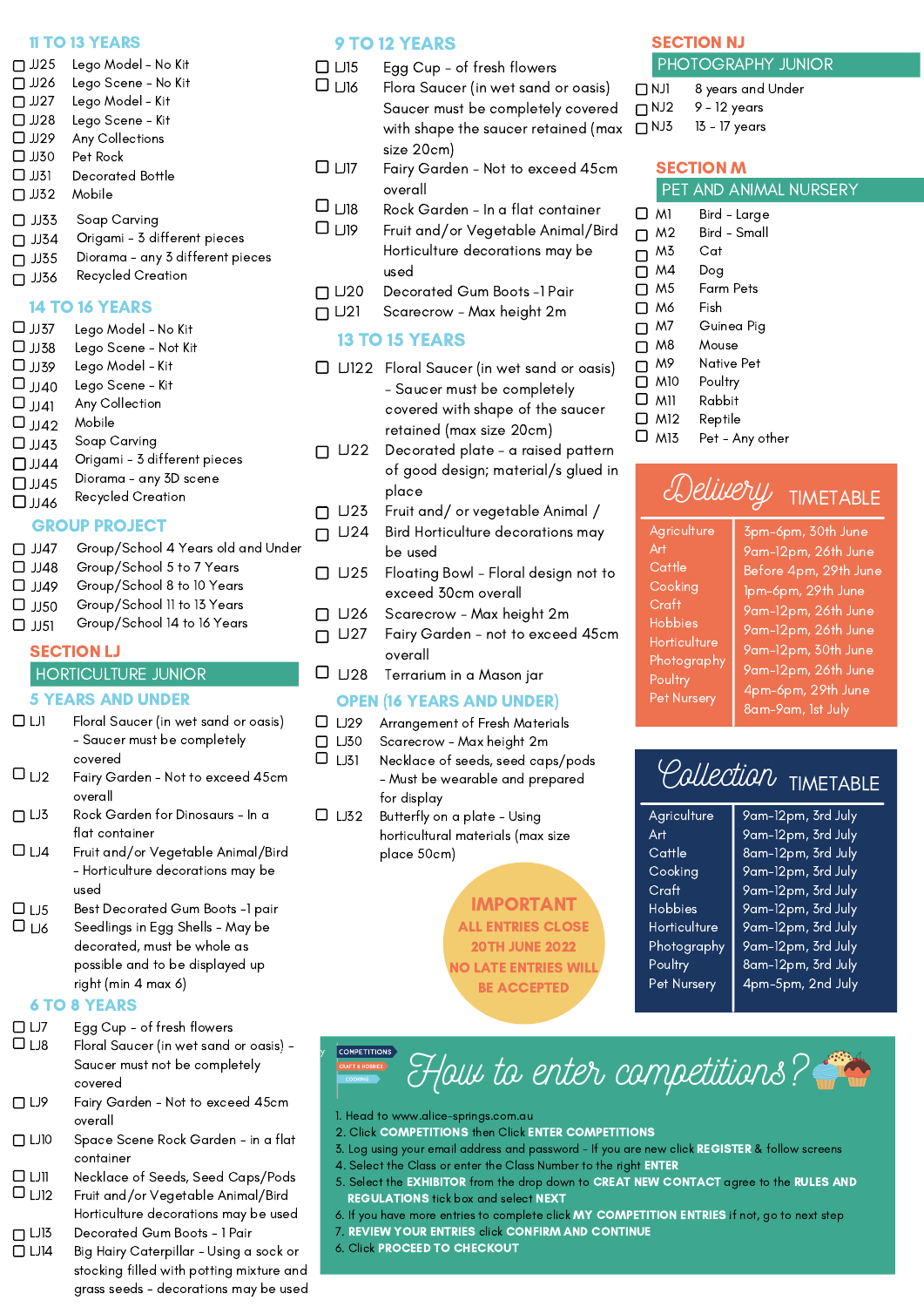## Easter Word Search

Can you find the easter-related words in the puzzle below?

| $\boldsymbol{\mathsf{U}}$ | R | A                         | B                       | B            | I            | Т            | W            | P            | S                         | X                       | F | D         | $\mathbf{z}$ | $\bullet$               | Y         |
|---------------------------|---|---------------------------|-------------------------|--------------|--------------|--------------|--------------|--------------|---------------------------|-------------------------|---|-----------|--------------|-------------------------|-----------|
| $\mathsf{S}$              | p | R                         | ı                       | N            | G            | L            | E            | F            | A                         | M                       | I | L         | Y            | A                       | B         |
| D                         | C | C                         | Z                       | A            | p            | R            | I            | $\mathbf{L}$ | U                         | Z                       | N | D         | M            | K                       | C         |
| B                         | G | R                         | H                       | Y            | C            | D            | A            | F            | F                         | $\bullet$               | D | I         | L            | B                       | Η         |
| A                         | C | $\overline{\mathsf{U}}$   | $\boldsymbol{\epsilon}$ | $\bullet$    | E            | E            | $\mathbf{Z}$ | p            | $\boldsymbol{\mathsf{U}}$ | G                       | B | Η         | R            | E                       | I         |
| S                         | Z | E                         | G                       | M            | $\mathsf{C}$ | $\mathsf{C}$ | $\mathsf{H}$ | I            | W                         | $\checkmark$            | B | F         | R            | $\bullet$               | C         |
| K                         | D | S                         | G                       | $\checkmark$ | F            | $\bullet$    | Y            | A            | D                         | Q                       | U | $\bullet$ | F            | D                       | K         |
| $\boldsymbol{\epsilon}$   | Η | $\boldsymbol{\mathsf{U}}$ | S                       | Q            | X            | R            | $\mathbf{L}$ | p            | P                         | $\bullet$               | N | X         | $\mathbf{Z}$ | $\bullet$               | Y         |
| T                         | G | N                         | B                       | $\bullet$    | I            | A            | E            | A            | S                         | p                       | N | D         | L            | F                       | B         |
| R                         | W | D                         | J                       | $\mathsf{C}$ | Y            | T            | W            | K            | T                         | F                       | Y | F         | K            | $\overline{\mathsf{H}}$ | $\bullet$ |
| $\mathsf{C}$              | p | A                         | R                       | A            | D            | E            | W            | p            | $\boldsymbol{\epsilon}$   | $\epsilon$              | X | J         | $\mathbf{Z}$ | A                       | N         |
| E                         | W | Y                         | $\bullet$               | K            | I            | X            | T            | R            | A                         | D                       | I | T         | I            | $\bullet$               | N         |
| Q                         | J | E                         | A                       | S            | T            | E            | R            | P            | $\checkmark$              | $\mathsf{S}$            | K | p         | J            | A                       | E         |
| T                         | U | L                         | I                       | p            | S            | G            | D            | I            | Η                         | $\overline{\mathsf{U}}$ | N | T         | p            | Y                       | T         |

April Daffodil Find Basket Tradition Spring Eggs Rabbit Easter Bunny **Chocolate** Chick Tulips Decorate Parade Family Happy Bonnet Sunday Hunt